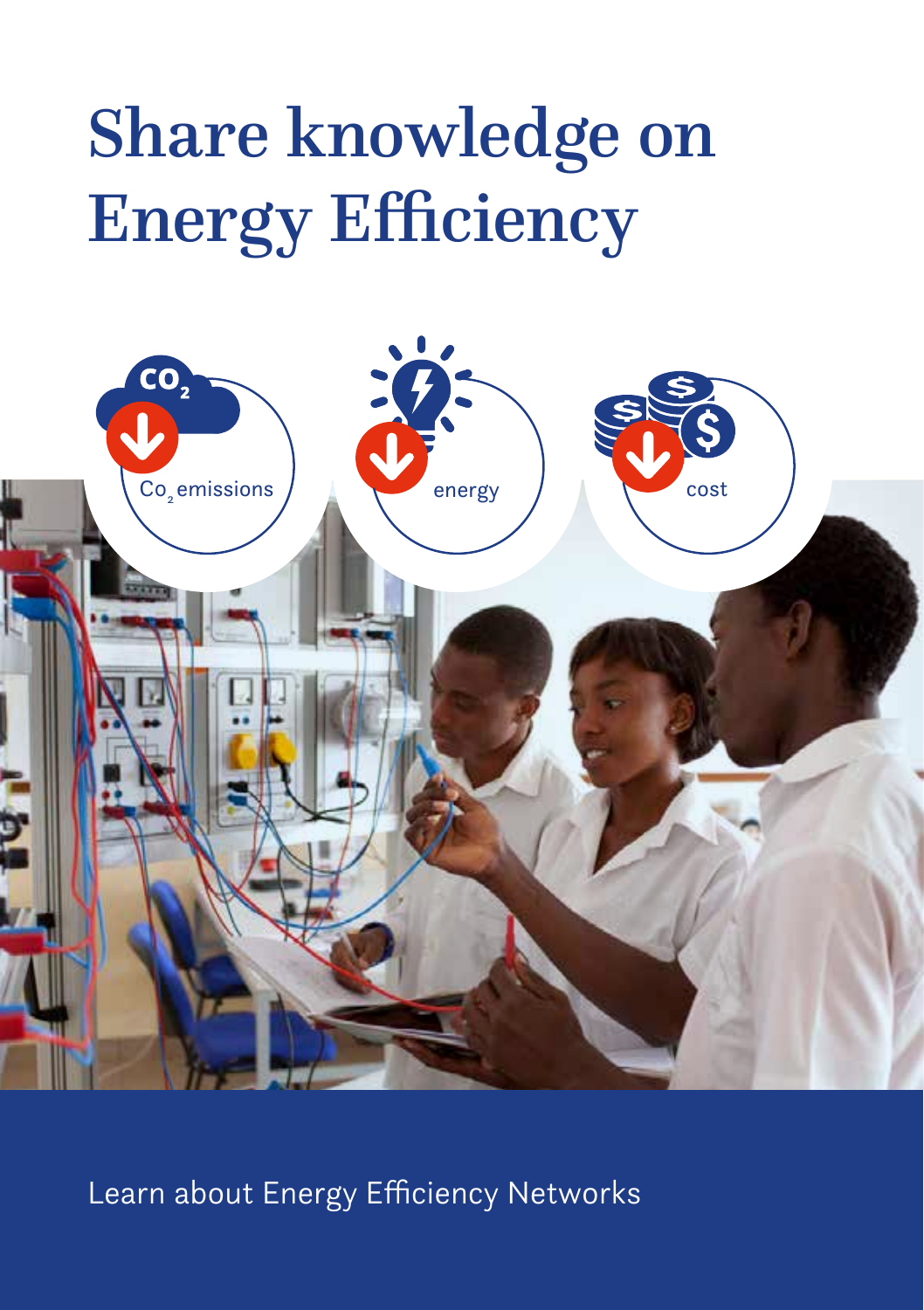This publication was produced with the financial assistance of the European Union and the German Government. The views expressed herein can in no way be taken to reflect the official opinions of the European Union and the German Government.

### Published by:

Deutsche Gesellschaft für Internationale Zusammenarbeit (GIZ) GmbH

#### Contact:

Nigerian Energy Support Programme (NESP) No 2 Dr. Clement Isong Street, Asokoro Abuja/Nigeria Contact: nesp@giz.de







**This project is funded by the European Union & the German Federal Ministry for Economic Cooperation and Development (BMZ)**

#### Authors:

Bedakaino Usoko Ngubane, Joshua Yari Garba, Nico van der Woude (GFA Consulting Group GmbH)

### Photo Credits

Deutsche Gesellschaft für Internationale Zusammenarbeit (GIZ) GmbH/ photothek.net / Ute Grabowsky / Edith Bernhard / Dirk Ostermeier.

Date of Publication:

2021

### Nigerian Energy Support Programme:

The Nigerian Energy Support Programme (NESP) is a technical assistance programme, co-funded by the European Union and the German Federal Ministry for Economic Cooperation and Development (BMZ). It is implemented by the Deutsche Gesellschaft für Internationale Zusammenarbeit (GIZ) GmbH in collaboration with the Federal Ministry of Power. The programme aims to enable and foster investments in the Nigerian domestic market for renewable energy, energy efficiency and rural electrification.



### Introduction

The industrial sector is known to be one of the highest consumers of energy, which in turn translates to a high cost of production. Industries are therefore constantly seeking ways to not only reduce cost of production, but also maintain maximum production and stay competitive in their various sectors through energy efficient practices. It is this need that led to the establishment of the first Energy Efficiency Network (EEN) in the 1980's. Since then, the concept of EEN has been adopted in many other industrialised and emerging economies - often through close partnership between industry and government.

During the last 20 years, the concept was adopted and enhanced in Europe, especially in Germany, where about 250 networks were operational as at the end of 2019. Based on the experiences of these established networks, *abundant energy saving opportunities* exist for participating industries which mostly offer an average payback period of about two to three years for investments that will be operated for more than 10 years. For some investments, the payback time can also be measured in weeks.

This brochure provides detailed information to companies on the concept, structure, and benefits of Energy Efficiency Networks. It also provides information on the *Nigerian Energy Support Programme's (NESP)* intervention which supports the establishment and operationalisation of EENs in Nigeria.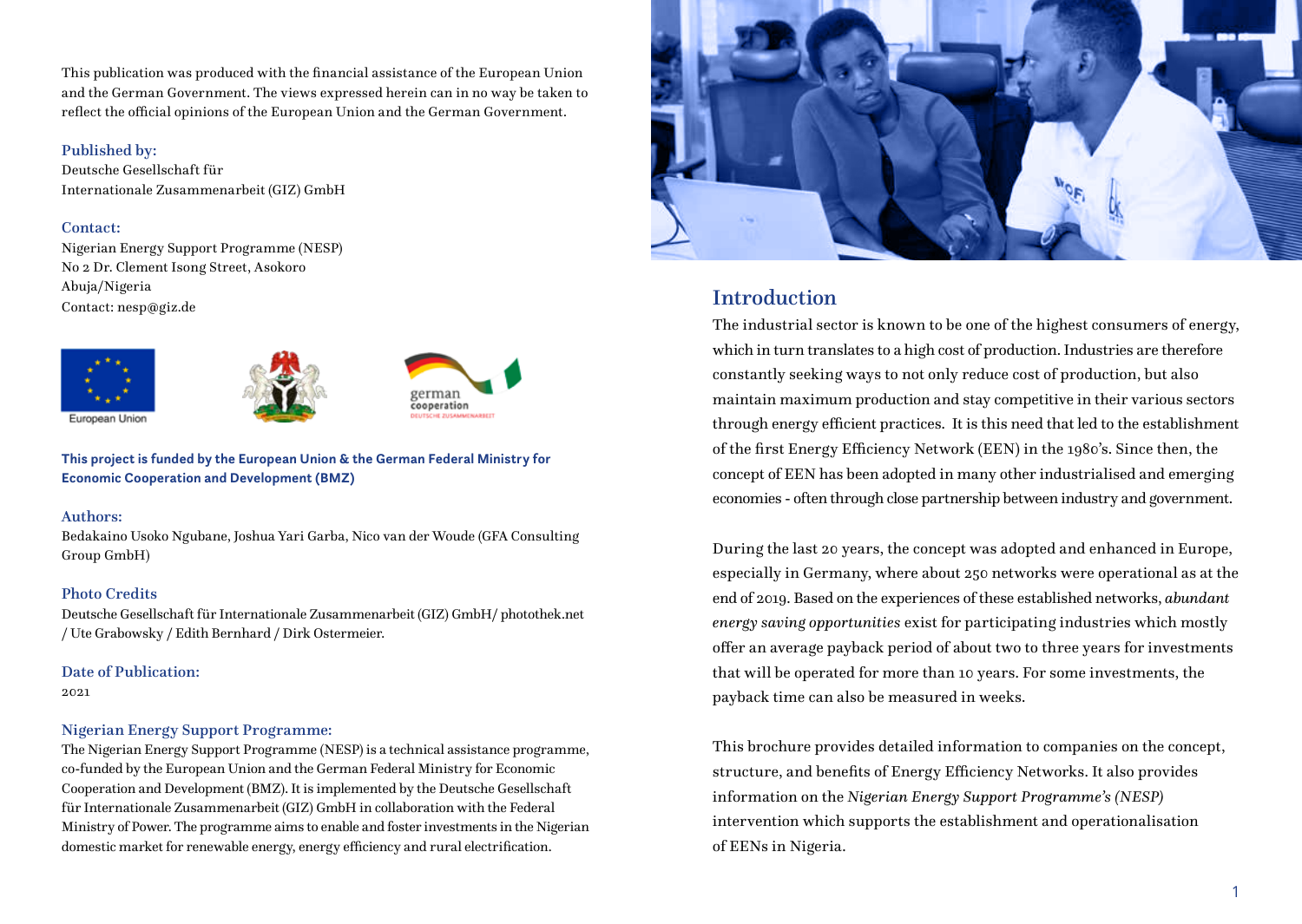## The EEN concept

Identifying the best and most profitable energy efficiency measures is challenging for companies. The EEN serves as a means to address this challenge, as it presents companies with opportunities to discover best solutions to address existing challenges through knowledge exchange and shared experiences.

As part of an EEN, network meetings are held, during which, participants discuss and *exchange knowledge and experience* under expert guidance. The joint efforts make it easier to identify possible efficiency measures by conducting energy audits, evaluate the profitability of the identified measures and implement these measures effectively.

However, to ensure the success of an EEN, participating companies must show commitment to exchange knowledge and information amongst themselves. It is therefore necessary for participants to develop a certain level of mutual trust (this could be facilitated through team building activities) in order to build a *strong network*. In general, participating companies are represented in the network meetings by the manager responsible for energy management.

'Collaborating increases motivation towards implementation of energy and cost saving measures.'

## **Functions of an EEN**

- ✓ Exploration of energy efficiency improvements
- Exchange of practical energy efficiency experiences in moderated meetings
- Presentation of implementation concepts for efficiency measures
- Consultation with energy efficiency experts

### Types of EEN

The concept of Energy Efficiency Networks is categorised into two main types:

First is the *regional network*, where companies come from different sub-sectors but from the same region. Here, companies are often limited in their cooperation to cross cutting technologies, as process technologies differ among participants.

Second is the *sub-sectoral network*, where companies all come from the same sub-sector. Consequently, cooperation is not limited to cross cutting technologies as participants also share similar process technologies. In such cases, it is imperative for companies to focus less on competition in order to optimise the benefits of cooperation in the network.



*Figure 1.* **Types of Energy Efficiency Networks: Regional and Sub-Sectoral Energy Efficiency Networks**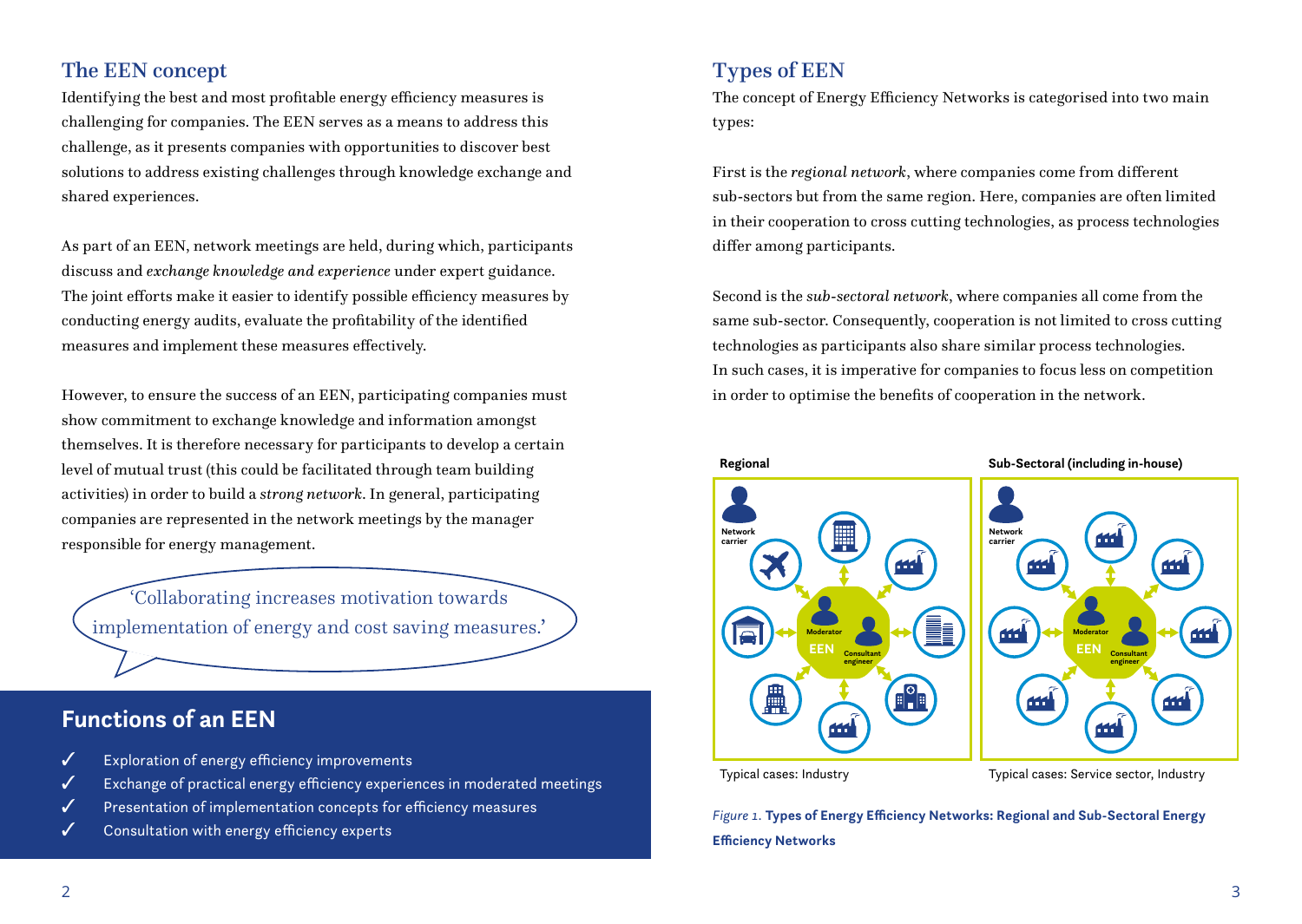### Composition and Duration of an EEN

An EEN has by preference, a minimum of 10 participating companies and is supported by a network team, consisting of a network carrier, a consultant engineer, and a moderator.

#### **Network Carrier**

The network carrier organises the network (contracts) and offers organisational support to the moderator and the consultant engineer. The role of a network carrier can be taken up by different actors e.g. it could be a company, a chamber of commerce or a donor organisation. In Nigeria, the Nigerian Energy Support Programme (NESP) has taken up the role of network carrier. However, options are being explored to identify an alternative organisation to assume the role of network carrier in order to ensure the sustainability of existing networks.

#### **Consultant Engineer**

The consultant engineer conducts the energy audits (in accordance with ISO 50002 requirement), monitors and documents the impacts of implemented measures and in addition, provides further technical support as may be required. In Nigeria, NESP has identified trained Professional Energy Auditors to participate in the EEN as consultant engineers.



#### **Moderator**

The moderator prepares and conducts the network meetings, leads the team building process and supports the network carrier with public relations. In Nigeria, NESP has trained representatives from the Manufacturers Association of Nigeria (MAN), Nigerian Association of Chamber of Commerce Industry Mines and Agriculture (NACCIMA), and Lagos Chamber of Commerce and Industry (LCCI) to serve as moderators of the EENs.



#### *Figure 2.* **Roles of actors in an EEN**

A typical network has a minimum running time of 3 years, usually with 4 network meetings held annually. The network meetings are planned to take place at the production sites of the participating companies.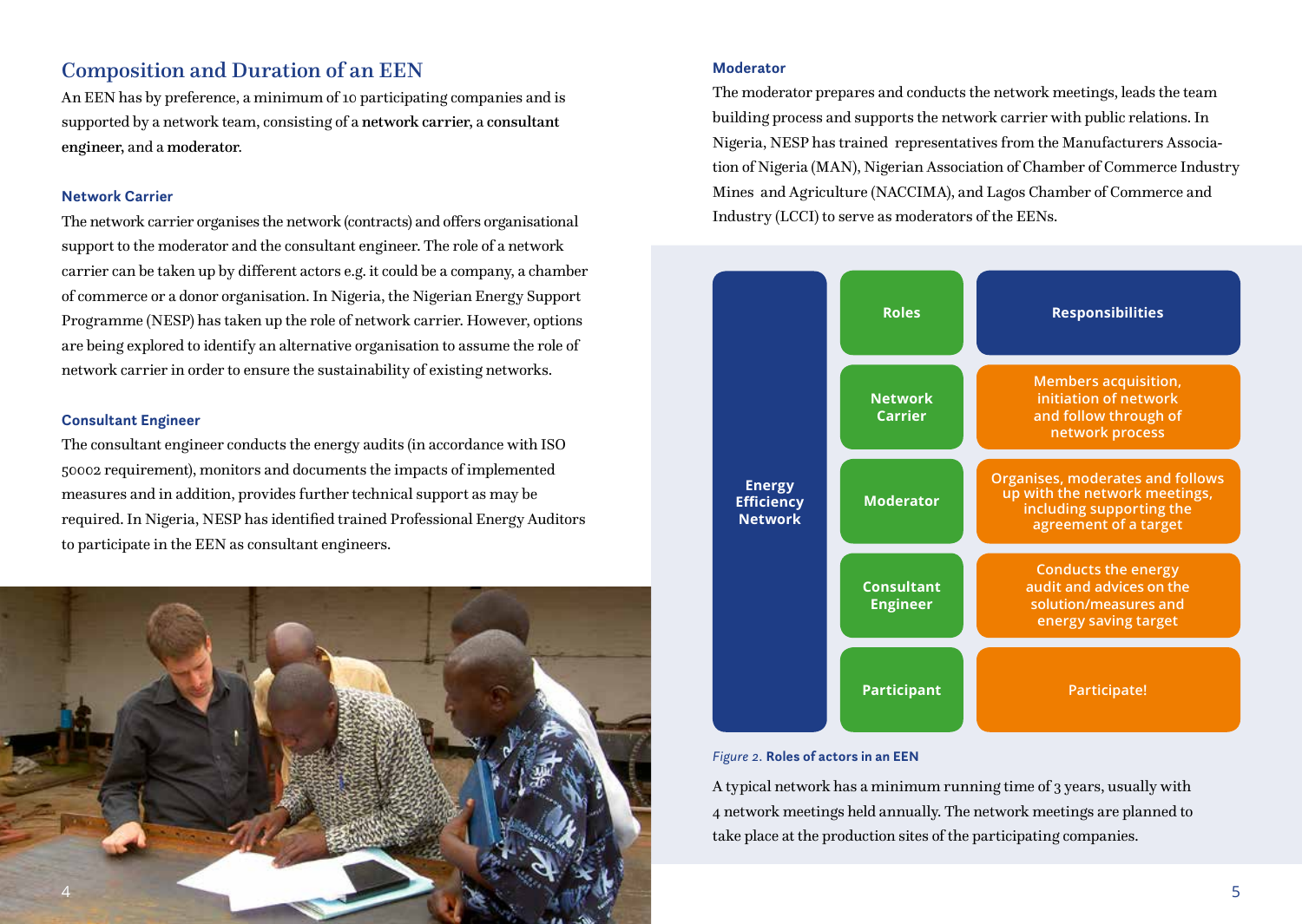### The Network Process



#### *Figure 3.* **The Network Process**

The EEN has several stages, beginning with the acquisition of potential companies that have shown commitment to participate in a network. This process then forms the basis for the establishment of the EEN.

**Phase 1:** in this phase, an energy review (comprising of facility inspection and energy audit) is carried out by the consultant engineer. Based on the review, profitable energy saving measures will be identified and reported in a preliminary report. Participants are then expected to set company specific efficiency targets (confidential), commit themselves to setting energy saving targets for the network and regularly exchange experiences.

**Phase 2**: in this phase, several meetings and workshops are held, during which participants are trained on clean energy topics and cross-cutting technologies, potential energy efficiency measures are presented, site inspections carried out, and experiences exchanged.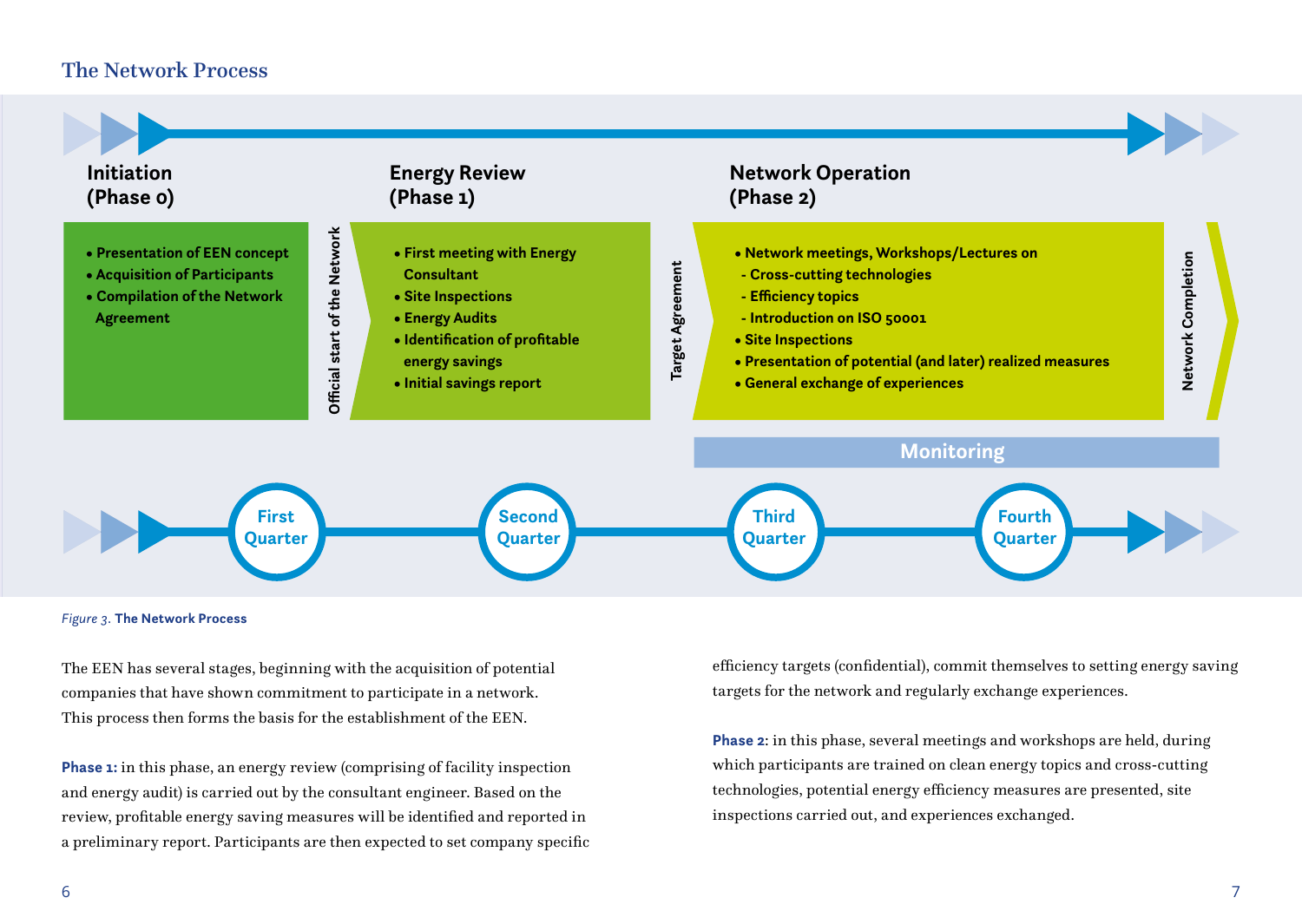

### Building on benefits of an EEN EEN EEN as a means for addressing barriers to energy saving

An EEN can be considered as a peer-to-peer, business-to-business network. For the participants, EEN creates an environment in which barriers to implement energy efficiency can be broken down. Such barriers are for example:

• **Lack of information and specific knowledge about existing saving potentials.**

 In the EEN, this information and knowledge can be found during meetings, providing lectures by experts on energy efficiency topics.

- **Lack of communication and exchange of experience.**
- During the EEN meetings, participants share information about problems, hurdles, successes, and experiences with respect to exploring energy saving potential and implementation of measures.
- **Uncertain economic and legal frameworks and uncertainty in planning.** During the network meetings these uncertainties will be addressed, this will increase confidence amongst participants to take steps towards implementation of concrete energy efficiency measures.
- **Lack of sufficient capital to invest in energy efficiency and unwillingness to use borrowed capital.**

 EEN is not a financial instrument, but it offers forms of technical assistance. However, EEN can help to explore financing options and financing opportunities and lower barriers to use borrowed capital.

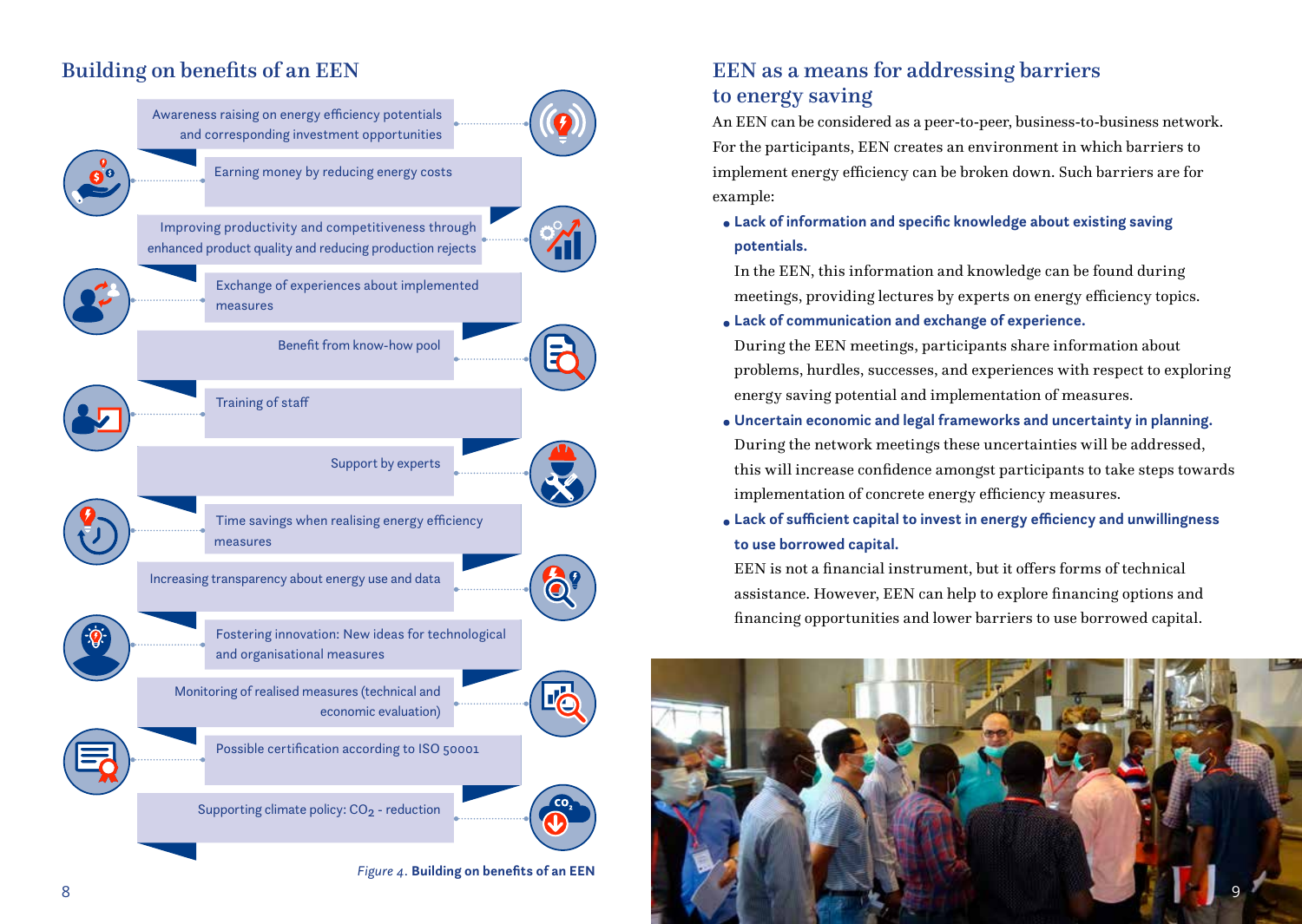### Case studies: International Perspective

### **Case study 1: Results of the EEN of the City of Karlsruhe, Germany**

The Network of the city of Karlsruhe consisted of 10 companies, all located in Karlsruhe (regional network). The participants were mainly industrial companies from different branches. The network started mid-2009 and lasted until mid-2013. During these 4 years, 16 network meetings took place.

The companies implemented more than 100 measures, saving about 10,500 MWh/a as well as reducing emissions of about 2,700 t of  $CO_2/a$ . These investments into energy efficiency were profitable as the average internal rate of return was calculated at 30% (see table 1).

| Category (Average value per measure)              | Value        |
|---------------------------------------------------|--------------|
| No. of implemented measures                       | 107          |
| Average investment per measure                    | 20.700€      |
| Average Energy cost savings per measure           | 6.750 €/a    |
| Average internal rate of return per measure (IRR) | 33,00%       |
| Average static payback per measure                | $\mathbf{a}$ |
| Average Energy saving per measure                 | 98,5 MWh/a   |
| Average CO <sub>2</sub> reduction per measure     | $25,6$ t/a   |

#### *Table 1.* **Overview of results of the EEN of the City of Karlsruhe, Germany.**

Related to the energy consumption, the companies saved about 7% and related to  $CO<sub>2</sub>$  emissions, the companies saved about 12%. The large difference between relative energy savings and  $CO<sub>2</sub>$  reductions is due to the fact that one company switched its electricity supply to renewable electricity (see figure 5).



*Figure 5.* **Energy savings and CO2 reduction of the EEN in Karlsruhe Germany**



### **Case study 2: Results of a tyre manufacturer in Germany participating in EEN (2009-2013)**

A tyre manufacturer participating in EEN (2009-2013) achieved the following results.

#### **Audit results**

- $\angle$  20 measures identified and evaluated
- $\checkmark$  15 measures defined as profitable
- $\checkmark$  Total saving potential: 4,000 MWh/a

### **Achievements during participation in EEN**

- ✓ Implemented measures: 37
- $\checkmark$  Total savings: 7,000 MWh/a
- $\checkmark$  Profitability (internal rate of return): 52%.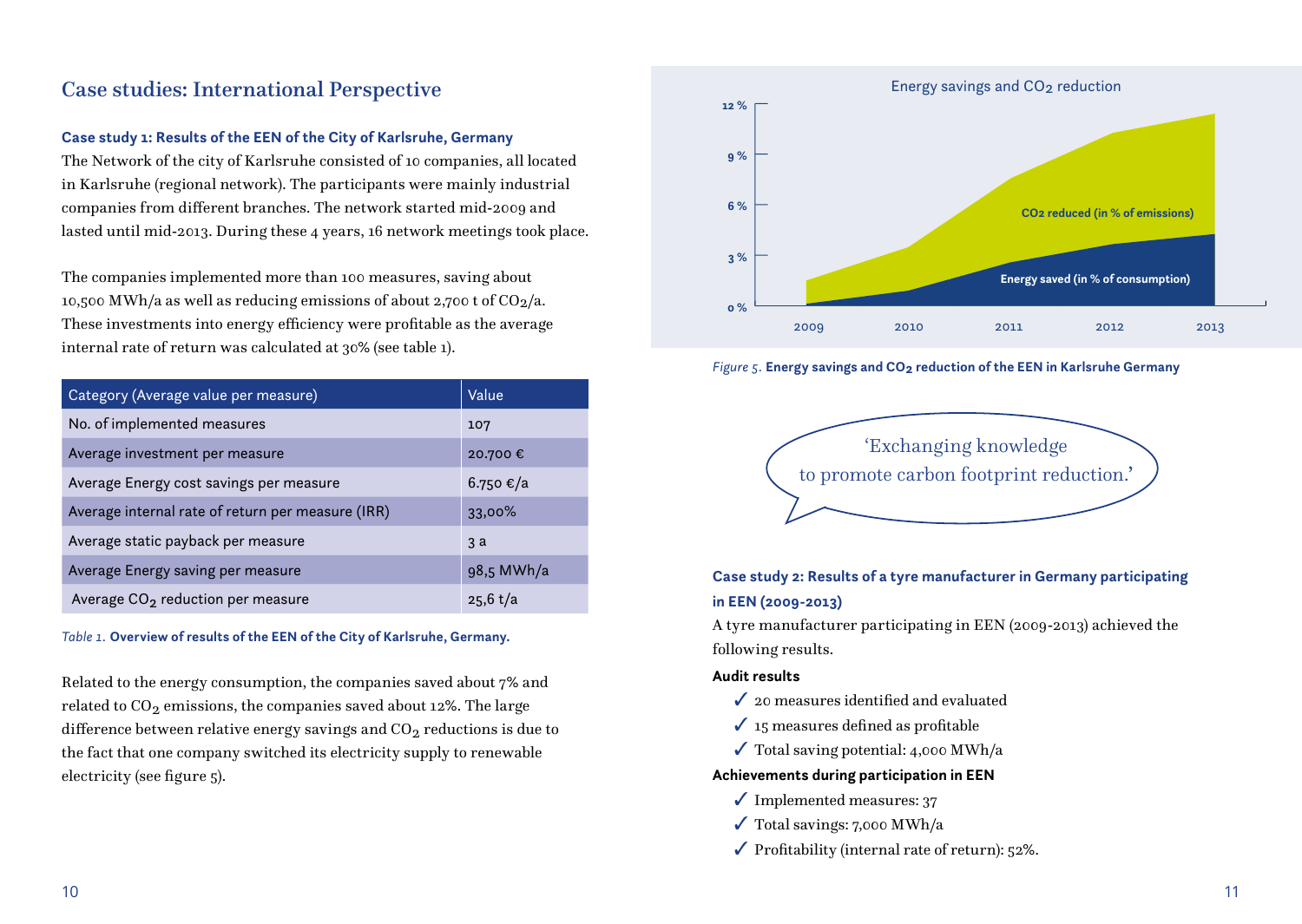



### Energy Efficiency Networks in Nigeria

In 2016, during its first phase, the Nigerian Energy Support Programme in collaboration with the Federal Ministry of Industry, Trade and Investment (FMITI), Manufacturers Association of Nigeria (MAN) and Nigerian Association of Chamber of Commerce Industry Mines and Agriculture (NACCIMA) supported the establishment of the first Energy Efficiency Network in Nigeria, which comprised of *five participating companies* (Nigerian Bottling Company, Vitafoam Plc. Cormart Nigeria Limited, GB Foods and Bel Papyrus). The companies jointly realised annual energy savings of around 280 million Naira.

| Total investment in Energy Efficiency Measures: | 330 million Naira |
|-------------------------------------------------|-------------------|
| Annual energy savings:                          | 280 million Naira |
| Payback time:                                   | 1.2 years         |

*Table 2.* **Results of the 1st Energy Efficiency Network in Nigeria**

By early 2020, several companies had shown interest to participate in an EEN. Based on this, additional EENs have been established to address the energy challenges being faced by manufacturing industries in Nigeria.

### **Participating companies will be supported with:**

- Implementation of energy audit
- Training on clean energy topics and cross-cutting technologies
- Site visits to facilities of manufacturing companies in the same network
- Workshops to facilitate exchange of information and experiences among companies
- Monitoring and reporting of energy savings and emissions reduction targets.

In order to maximise the benefits of participating in an EEN, companies are expected to dedicate adequate time, nominate two energy engineers to actively participate in meetings, exhibit willingness to exchange information, periodically avail meeting rooms for workshops, grant access to their facility for site visits and be committed to investing in profitable energy efficiency.